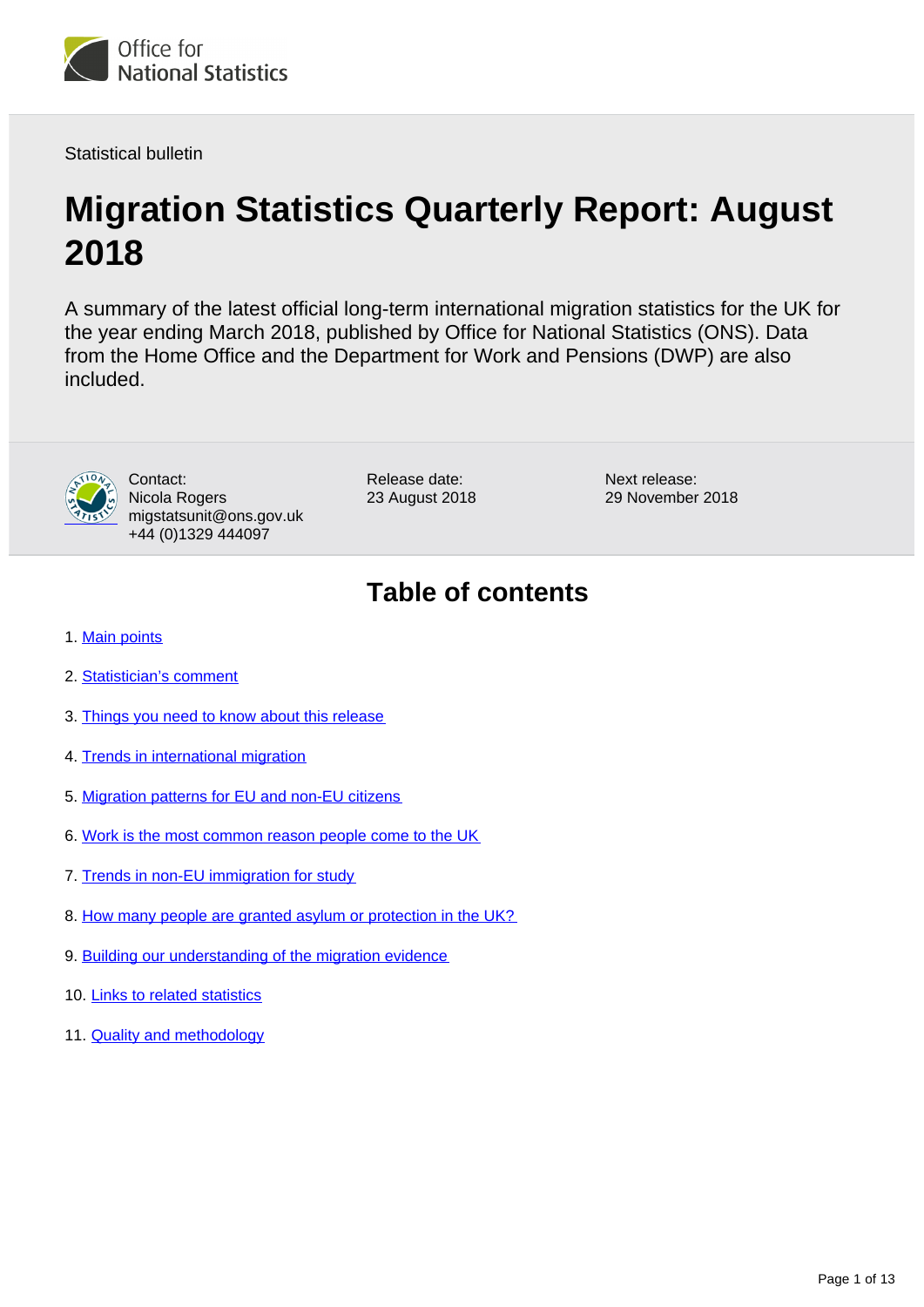## <span id="page-1-0"></span>**1 . Main points**

To fully understand migration, we need to consider all available data sources. On this basis, our best assessment is that around 270,000 more people came to the UK than left in the year ending March 2018, so long-term net migration has continued to add to the UK population.

Net migration has fallen from the peak levels seen in 2015 and 2016 and has remained broadly stable since. Underlying this period of stability, long-term immigration and long-term emigration have remained broadly stable at around 610,000 and 340,000 respectively in the year ending March 2018.

Although the estimates show an increase in long-term net migration over the latest year, this was due to an [unusual decrease in the International Passenger Survey estimates for student immigration in 2016](https://www.ons.gov.uk/peoplepopulationandcommunity/populationandmigration/internationalmigration/articles/reportonthecomplexityandqualityofinternationalmigrationstatistics/july2018) , that was not seen in other data sources, and which our quality work suggested was an anomaly. We therefore do not recommend that users make year-on-year comparisons over this period and instead look at the broader evidence and longer time series.

EU net migration was at its lowest level since 2012 but continues to add to the UK population, with around 90,000 more EU citizens coming to the UK than leaving in the year ending March 2018.

The estimated number of EU citizens coming to the UK to work has continued to decrease. The main decrease between 2016 and 2017 was in EU citizens looking for work, but much of the most recent decrease can be accounted for by a fall in the number coming to the UK for a definite job over the last year, particularly citizens of EU15 countries.

## <span id="page-1-1"></span>**2 . Statistician's comment**

"Today's figures show that around 270,000 more people are coming to the UK than leaving, so net migration is continuing to add to the UK population. Net migration has been broadly stable since peak levels seen in 2015 and 2016.

"Looking at the underlying numbers we can see that EU net migration has fallen, as fewer EU citizens are arriving in the UK, and has now returned to the level last seen in 2012.

"Much of the recent fall is in people from the western European countries that make up the 'EU15' group coming to the UK for a definite job. Previously we had seen a decline in the number of EU citizens coming who were looking for work, however, this seems to have stabilised."

Nicola Rogers, Centre for Migration, Office for National Statistics.

Follow ONS Director of Migration Statistics [@JayLindop\\_ONS](https://twitter.com/JayLindop_ONS)

## <span id="page-1-2"></span>**3 . Things you need to know about this release**

As Office for National Statistics (ONS) set out in September 2017, the [context for our work is changing](https://blog.ons.gov.uk/2017/09/22/ons-forum-new-era-for-migration-statistics/). Our role as independent government statisticians is to meet the demand from users of the statistics – in this case, a clear understanding of the latest trends in international migration and improving the evidence base to provide more information on the impact migrants have while they are in the UK.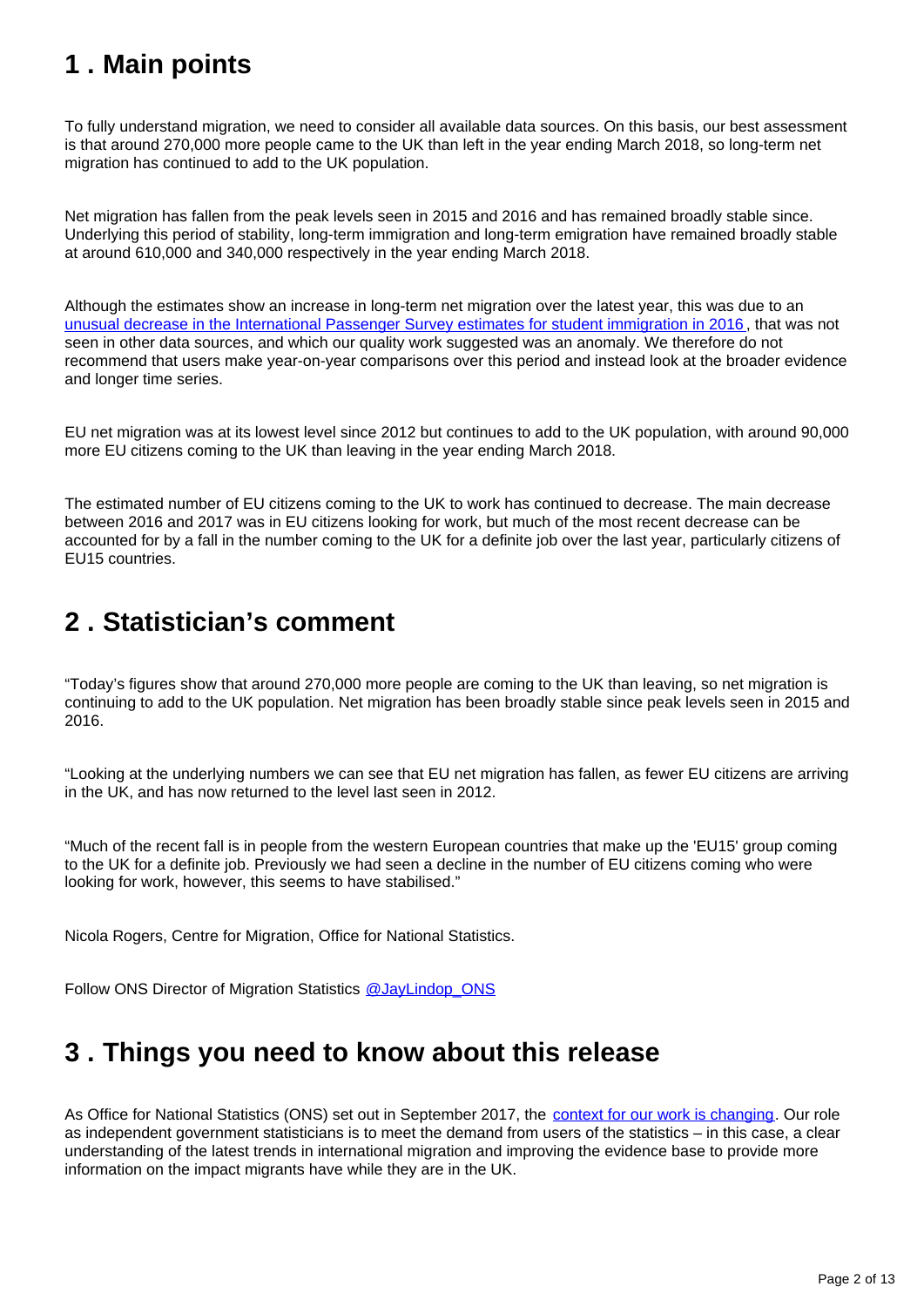Working jointly with statisticians from across the Government Statistical Service (GSS), including the Home Office and Department for Work and Pensions (DWP), we have continued to draw strength from a wide range of sources to provide a better picture of international migration in this release. As we continue to improve our understanding of administrative data, our future reporting will aim to integrate evidence from further sources where appropriate. This forms part of a larger GSS transformation plan to meet user needs and begin to put administrative data at the core of evidence on migration. We provided an [update on these plans](https://www.ons.gov.uk/peoplepopulationandcommunity/populationandmigration/internationalmigration/articles/reportonthecomplexityandqualityofinternationalmigrationstatistics/july2018) in July 2018.

The reporting period for the International Passenger Survey (IPS) and Long-Term International Migration (LTIM) data in this release is year ending March 2018. For ease of comparison, visa data from the Home Office and National Insurance number (NINo) data from DWP are included for the year ending March 2018 to cover the same time period as the IPS and LTIM estimates. Labour market data are included for the period April to June 2018. Home Office *Immigration Statistics, year ending June 2018* and DWP National Insurance number [allocations to adult overseas nationals to June 2018](https://www.gov.uk/government/collections/national-insurance-number-allocations-to-adult-overseas-nationals-entering-the-uk) were released today (23 August 2018) and provide an update on the figures included in this bulletin.

### **Definitions and terms**

ONS migration statistics use the [UN recommended definition of a long-term international migrant](https://unstats.un.org/unsd/demographic-social/sconcerns/migration/index.cshtml): "A person who moves to a country other than that of his or her usual residence for a period of at least a year (12 months), so that the country of destination effectively becomes his or her new country of usual residence."

The [Long-Term International Migration \(LTIM\) estimates methodology](https://www.ons.gov.uk/peoplepopulationandcommunity/populationandmigration/internationalmigration/methodologies/longterminternationalmigrationestimatesmethodology) describes how data from the IPS and other sources are used to create LTIM estimates. LTIM estimates are based on IPS data, but with additional adjustments made for migrants not included in the survey, such as asylum seekers. Some estimates are only available based solely on IPS data.

Because of the nature of illegal migration it is not possible to quantify accurately the number of people who are in the country illegally. For this reason, we do not produce estimates on the size of the illegal migrant population. However, some may be included in the stocks and flows of migrants in our data.

### **Data sources**

Throughout this release we have used the best available sources of information to come to our assessment of what is happening to migration. Where we talk about our best assessment we have rounded to the nearest 10,000 so as not to give the impression of a level of precision that may not be appropriate. LTIM estimates continue to be rounded to the nearest 1,000 but are shown with confidence intervals that represent quantifiable uncertainty. In the tables, we have continued to include the year-on-year change as we know some users find it helpful. However, we advise against focusing on this and instead encourage users to look at the longer-term trends.

Sources used include: Home Office administrative data, ONS labour market data, Higher Education Statistics Agency (HESA) data and DWP information on registrations for new National Insurance numbers (NINos), although previously published analysis has shown that [this last source will also include short-term migration](https://www.ons.gov.uk/peoplepopulationandcommunity/populationandmigration/internationalmigration/articles/noteonthedifferencebetweennationalinsurancenumberregistrationsandtheestimateoflongterminternationalmigration/2016). The sources of data included in this release are not directly comparable but taken together provide a better indication of trends than any single source alone. This assessment is included as well as our usual information on LTIM and the IPS. The full rationale for this approach is explained in the Report on international migration data sources: [July 2018](https://www.ons.gov.uk/peoplepopulationandcommunity/populationandmigration/internationalmigration/articles/reportonthecomplexityandqualityofinternationalmigrationstatistics/july2018), which sets out our latest understanding of the quality of IPS migration estimates.

IPS estimates for the year ending September 2016 saw a decrease in the number of non-EU citizens arriving to study, which was not reflected in the most comparable Home Office student visa data or HESA first year student enrolments data. Our [IPS quality assurance work](https://www.ons.gov.uk/peoplepopulationandcommunity/populationandmigration/internationalmigration/articles/reportonthecomplexityandqualityofinternationalmigrationstatistics/july2018) suggests that this was an anomaly caused by sampling variability. Due to this unusual pattern, we recommend that users look at the broader evidence and longer time series, rather than making year-on-year comparisons.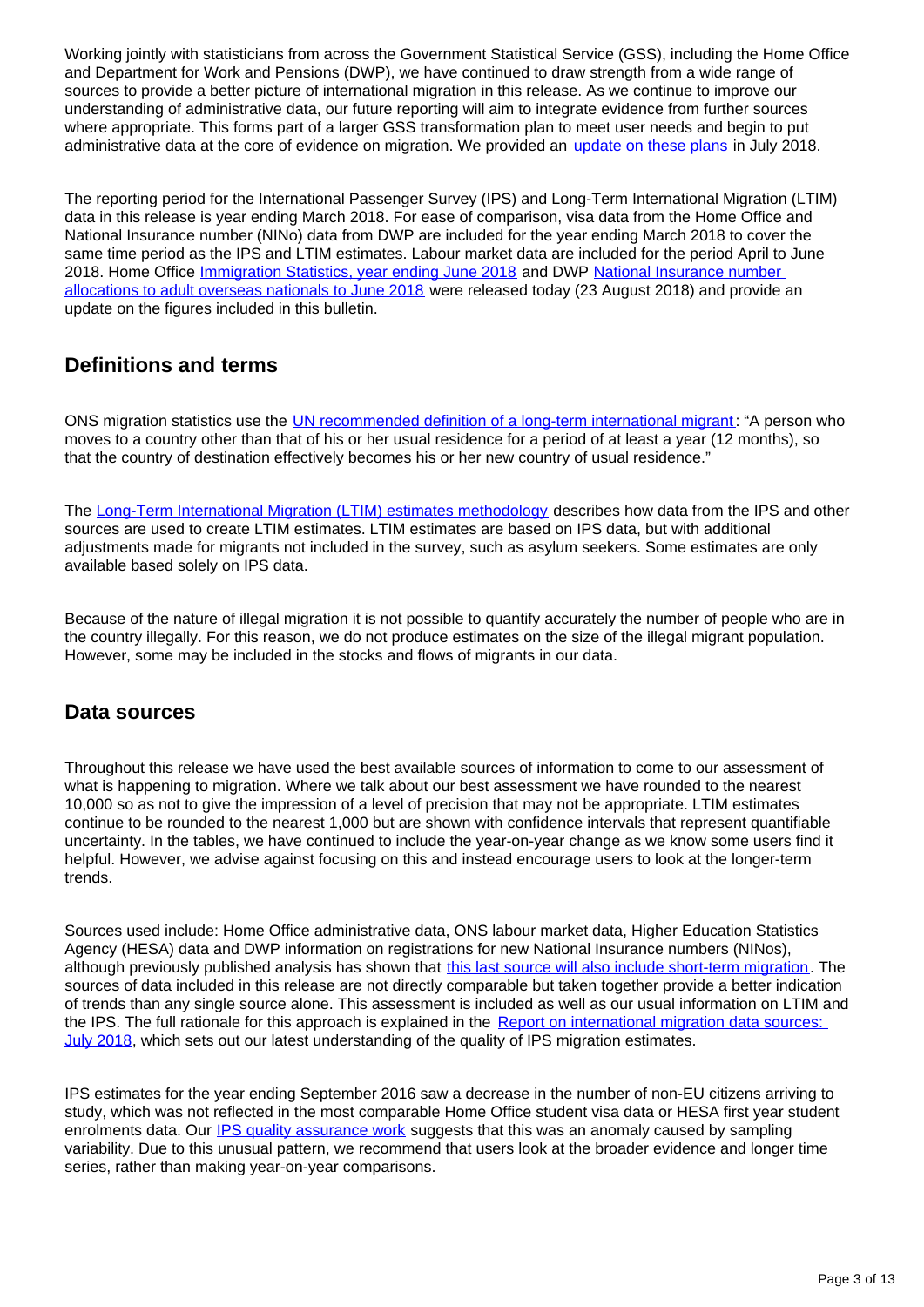As a result of this data anomaly, we have produced an illustrative revised trend for the IPS non-EU student immigration estimate. For the year ending September 2016 estimates onwards we have taken the year-on-year percentage change in Home Office non-EU long-term student visa data and applied this rate of change to the IPS estimates for non-EU immigration for study. The illustrative revised trend shows a relatively stable pattern over this time period for IPS non-EU student immigration.

As non-EU student immigration feeds into overall immigration and net migration estimates, we have also produced illustrative revised trends for these estimates. The adjusted trends are shown as dashed lines in Figures 1 and 2. These are for illustrative purposes only and we have not made any changes to the published figures. We plan to review this over the next few months and consider whether a formal adjustment should be made. We would welcome views on this and encourage users to email us at migstatsunit@ons.gov.uk.

In this and the previous bulletin, we have included a new approach to our charts that aims to give a clearer illustration of the sampling uncertainty associated with the IPS estimates. The graduated shading around the central estimates represents the associated uncertainty distribution, based on the 30%, 60% and 95% confidence intervals. The highlighted central estimate is the most likely value, whilst the values towards the upper and lower limit are possible but less likely. Other sources of uncertainty, for example, due to limitations of the survey methodology, are not represented. Going forward, we will be working with the University of Cambridge to explore how best to show the uncertainty associated with both the survey and administrative data sources that measure the different elements of migration. For further information on confidence intervals, please see [International](https://www.ons.gov.uk/peoplepopulationandcommunity/populationandmigration/internationalmigration/methodologies/internationalmigrationmethodology)  [migration methodology](https://www.ons.gov.uk/peoplepopulationandcommunity/populationandmigration/internationalmigration/methodologies/internationalmigrationmethodology).

Specific notes for this release:

- all of the LTIM and IPS estimate changes detailed in the release are statistically significant at the 95% confidence level unless specifically stated otherwise
- EU estimates exclude British citizens; citizens of countries who were EU members prior to 2004, for example, France, Germany and Spain, are termed the EU15; Central and Eastern European countries who joined the EU in 2004, for example, Poland, are the EU8; EU2 comprises Bulgaria and Romania, who became EU members in 2007
- rolling year estimates for LTIM and IPS are produced quarterly for year ending (YE) March (Quarter 1), YE June (Quarter 2), YE September (Quarter 3) and YE December (Quarter 4)
- LTIM and IPS data for 2017 and Quarter 1 (Jan to Mar) 2018 are provisional; there is usually minimal [change between provisional and final data](https://www.ons.gov.uk/peoplepopulationandcommunity/populationandmigration/internationalmigration/methodologies/longterminternationalmigrationestimatesmethodology)

Full details of terms and definitions can be found in the [International Migration – terms, definitions and frequently](https://www.ons.gov.uk/peoplepopulationandcommunity/populationandmigration/internationalmigration/methodologies/longterminternationalmigrationfrequentlyaskedquestionsandbackgroundnotes)  [asked questions.](https://www.ons.gov.uk/peoplepopulationandcommunity/populationandmigration/internationalmigration/methodologies/longterminternationalmigrationfrequentlyaskedquestionsandbackgroundnotes)

## <span id="page-3-0"></span>**4 . Trends in international migration**

To fully understand migration, we need to consider all available information. On this basis, our best assessment is that around 270,000 more people came to the UK than left in the year ending March 2018, so long-term net migration has continued to add to the UK population. Underlying this, long-term immigration and long-term emigration were around 610,000 and 340,000 respectively.

The Long-Term International Migration (LTIM) estimates (Table 1) showed a small increase in net migration compared with the previous year, but this was due to unusually low immigration estimates for students in 2016 in the International Passenger Survey (IPS), which were not seen in other sources and which our [quality work](https://www.ons.gov.uk/peoplepopulationandcommunity/populationandmigration/internationalmigration/articles/reportonthecomplexityandqualityofinternationalmigrationstatistics/july2018)  [suggests was an anomaly](https://www.ons.gov.uk/peoplepopulationandcommunity/populationandmigration/internationalmigration/articles/reportonthecomplexityandqualityofinternationalmigrationstatistics/july2018). Therefore, our best assessment of net migration is that it has fallen from the peak levels seen in 2015 and 2016 and has remained broadly stable since.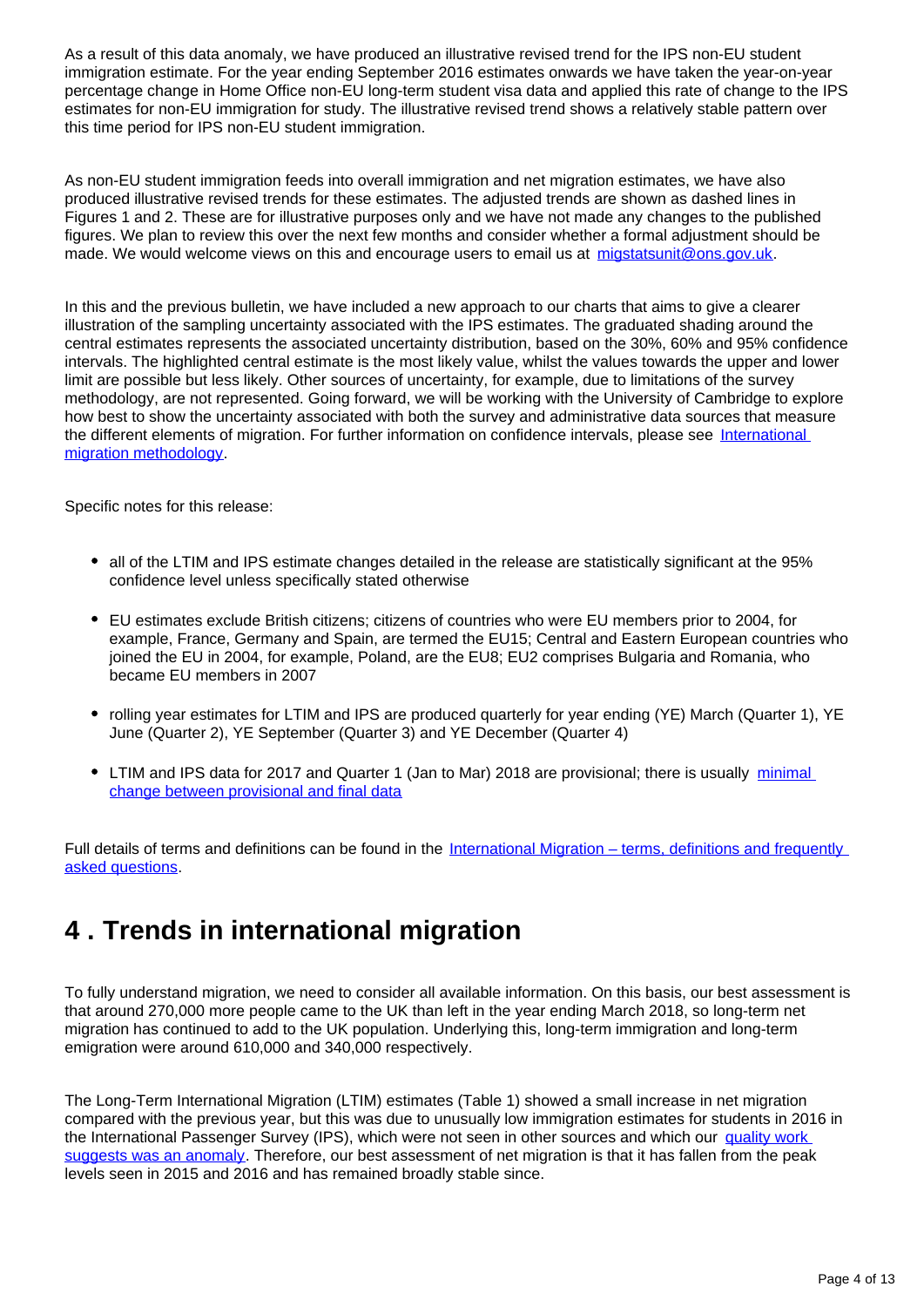#### **Table 1: Latest estimates of Long-Term International Migration, UK, year ending March 2018**

|               |               |         | uluusallus                        |
|---------------|---------------|---------|-----------------------------------|
|               | YE March 2018 | 95% CI  | <b>Change since YE March 2017</b> |
| Immigration   | 614           | $+/-38$ | $+29$                             |
| Emigration    | 344           | $+/-26$ | $+3$                              |
| Net migration | $+271$        | $+/-46$ | $+28$                             |

thousands

Source: Office for National Staistics, Long-Term International Migration

Notes:

1. We do not recommend users make comparisons year on year and instead look at the broader evidence and longer time series, which allows a better assessment of trends.

- 2. None of the changes are statistically significant at the 5% level.
- 3. The estimates given are the sum of the EU, non-EU and British citizenship groupings.
- 4. All estimates are provisional.
- 5. Estimates may not add up due to rounding.
- 6.  $YE = year$  ending,  $CI =$  confidence interval.

To account for the unusual pattern in immigration for study, we have produced an illustrative revised trend for immigration and net migration (Figure 1). The adjusted figures were calculated by applying the year-on-year percentage changes in Home Office non-EU long-term student visa data to the IPS estimates for non-EU immigration for study. The resulting additional immigrants were then added to overall immigration and net migration estimates. More information can be found in [Section 3](https://www.ons.gov.uk/peoplepopulationandcommunity/populationandmigration/internationalmigration/bulletins/migrationstatisticsquarterlyreport/august2018#things-you-need-to-know-about-this-release) of this bulletin.

#### **Figure 1: Long-Term International Migration, UK, year ending June 2008 to year ending March 2018**

### <span id="page-4-0"></span>**5 . Migration patterns for EU and non-EU citizens**

EU net migration continued to decline from the peak in the year ending June 2016 (+189,000) to +87,000 in the year ending March 2018, its lowest level since 2012. However, non-EU net migration has returned to a similar level to that seen in 2011, following an overall increase since the year ending December 2015 (Figure 2). We advise users to avoid looking at the latest year-on-year change and instead look at the broader evidence and longer time series following unusual patterns seen for non-EU student immigration in 2016.

#### **Figure 2: Net migration by citizenship, UK, year ending June 2008 to year ending March 2018**

The number of EU citizens who came to the UK in the year ending March 2018 was 226,000 (Table 2). This was lower than levels seen in 2015 and 2016 but was at a similar level to the year ending June 2017 and 2014 estimates. The number of EU citizens leaving the UK (138,000 for the year ending March 2018) has remained stable following a previous increase between the years ending September 2015 and September 2017.

Non-EU immigration (316,000) was at a similar level to that seen in 2011, following an overall increase since the year ending September 2015. As reported in July 2018, the latest estimates follow an unusual pattern of non-EU [student immigration](https://www.ons.gov.uk/peoplepopulationandcommunity/populationandmigration/internationalmigration/bulletins/migrationstatisticsquarterlyreport/july2018revisedfrommaycoveringtheperiodtodecember2017) in the year ending September 2016, so comparisons with the year ending March 2017 are not recommended and longer-term trends should instead be considered. Emigration of non-EU citizens has remained stable over the last few years.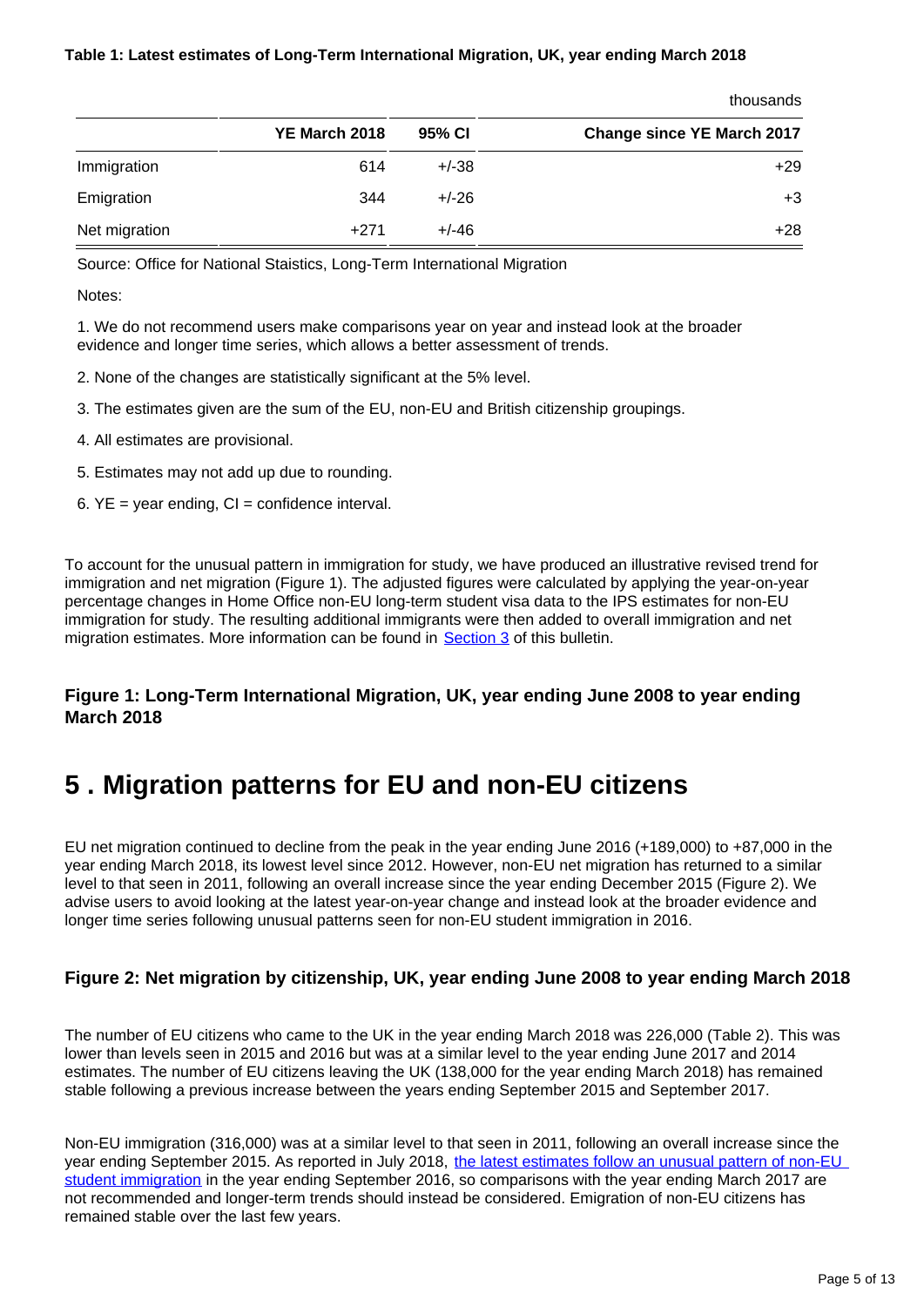**Table 2: Immigration and emigration to and from the UK by citizenship, UK, year ending March 2018**

|                             | Immigration             |           |                                             | Emigration              |             |                                             |
|-----------------------------|-------------------------|-----------|---------------------------------------------|-------------------------|-------------|---------------------------------------------|
|                             | <b>YE March</b><br>2018 | 95%<br>CI | <b>Change since YE</b><br><b>March 2017</b> | <b>YE March</b><br>2018 | 95%<br>CI   | <b>Change since YE</b><br><b>March 2017</b> |
| Total                       | 614                     | $+/-38$   | $+29$                                       | 344                     | $+/-$<br>26 | $+3$                                        |
| <b>British</b>              | 72                      | $+/-13$   | $-2$                                        | 124                     | $+/-$<br>13 | -9                                          |
| EU                          | 226                     | $+/-26$   | $-19$                                       | 138                     | $+/-$<br>20 | $+17$                                       |
| (of which) EU15             | 115                     | $+/-18$   | $-16$                                       | 70                      | $+/-$<br>15 | $+12$                                       |
| (of which) EU8              | 45                      | $+/-11$   | $-5$                                        | 47                      | $+/-$<br>11 | $+2$                                        |
| (of which) EU2              | 57                      | $+/-13$   | $-2$                                        | 19                      | $+/-7$      | $+3$                                        |
| Non-EU                      | 316                     | $+/-24$   | $+50*$                                      | 81                      | $+/-$<br>10 | -6                                          |
| (of which) Asia             | 202                     | $+/-17$   | $+41*$                                      | 45                      | $+/-7$      | $-4$                                        |
| (of which) Rest<br>of World | 97                      | $+/-15$   | $+7$                                        | 29                      | $+/-7$      | $-5$                                        |

Source: Office for National Statistics, Long-Term International Migration

Notes:

1. We do not recommend users make comparisons year on year and instead look at the broader evidence and longer time series, which allows a better assessment of trends.

2. Statistically significant change at the 5% level is indicated by an asterisk. However, the non-EU increase is accounted for by the unusual pattern of student immigration seen in 2016.

3. EU other and Other Europe citizenship groupings are not included as separate groups in the table but are included under the EU and non-EU totals.

- 4. All estimates are provisional.
- 5.  $YE = year$  ending,  $CI =$  confidence interval.

More detailed Long-Term International Migration (LTIM) estimates of immigration, emigration and net migration by citizenship over time, along with confidence intervals around all the estimates can be found in Table 1 and Chart 1TS in the [accompanying datasets](https://www.ons.gov.uk/peoplepopulationandcommunity/populationandmigration/internationalmigration/datasets/migrationstatisticsquarterlyreportprovisionallongterminternationalmigrationltimestimates).

### <span id="page-5-0"></span>**6 . Work is the most common reason people come to the UK**

For the year ending March 2018, work continued to be the main reason that people migrated long-term to the UK, with 253,000 people arriving for work (Table 3). This made up 41% of all immigration in the year ending March 2018.

**Thousands**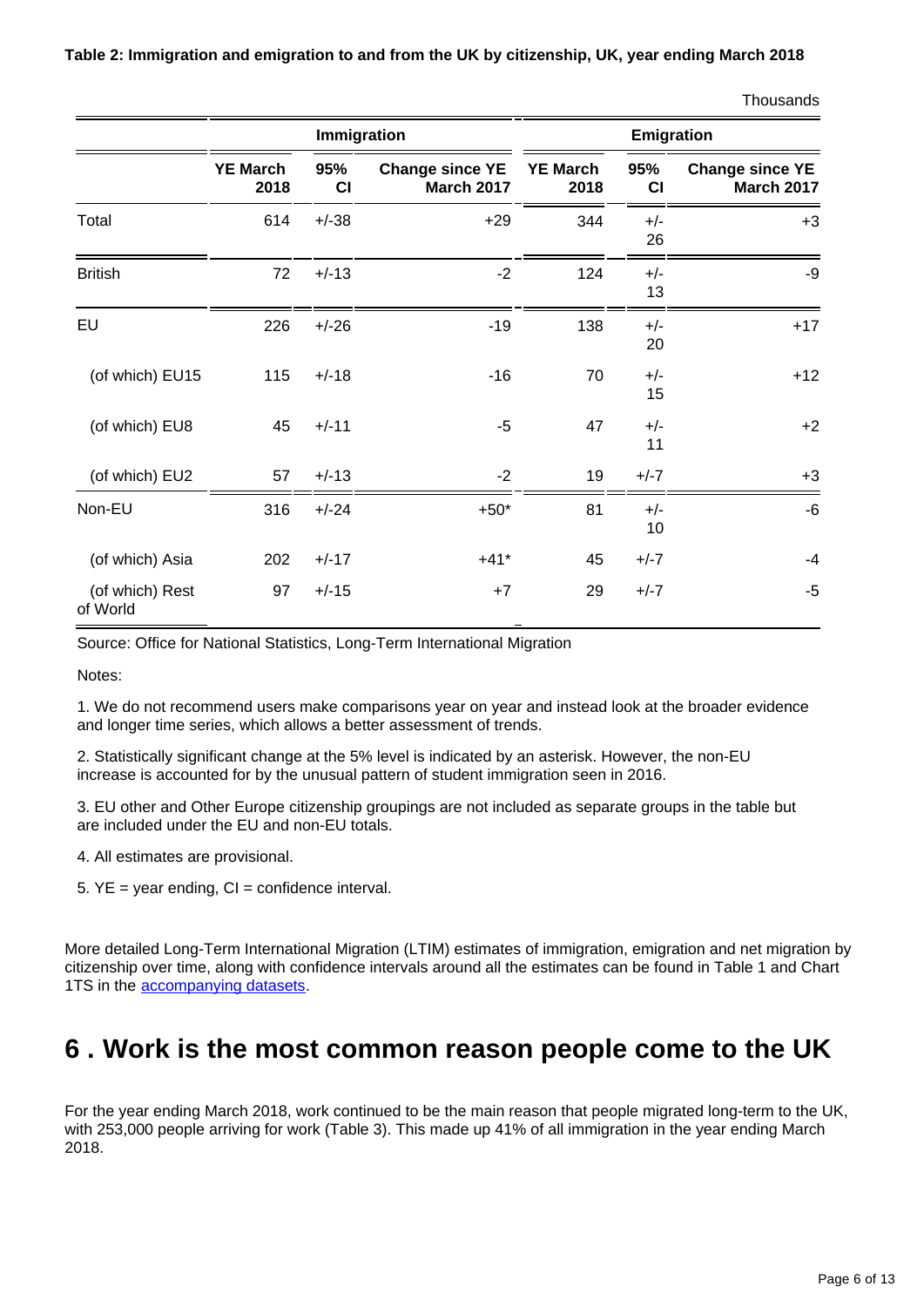#### **Table 3: Long-term immigration to the UK by main reason, year ending March 2018**

**Thousands** 

| YE March 2018 | 95% CI  | <b>Change since YE March 2017</b> |
|---------------|---------|-----------------------------------|
| 253           | $+/-26$ | $-19$                             |
| 176           | $+/-21$ | $-10$                             |
| 77            | $+/-14$ | $-9$                              |
| 191           | $+/-21$ | $+52*$                            |
| 77            | $+/-14$ | $-3$                              |
| 57            | $+/-7$  | $-6$                              |
| 37            | $+/-11$ | $+7$                              |
|               |         |                                   |

Source: Long-Term International Migration, Office for National Statistics

Notes:

1. We do not recommend that users make comparisons year-on-year and instead look at the broader evidence and longer time series, which allows a better assessment of trends.

2. Statistically significant change at the 5% level is indicated by an asterisk. However, the indicated increase in immigration for study is inconsistent due to unusually low immigration estimates for students in 2016 from the IPS, which were not seen in other sources and which our quality work suggests is an anomaly.

3. 'No reason stated' included non-response and the non-specific responses 'immigrating' and 'returning home to live'.

- 4. All estimates are provisional.
- $5.$  YE = year ending, CI = confidence interval.

Migration to the UK for work increased between 2012 and the year ending June 2016 to a peak of 312,000, but has been decreasing since. This decrease has been largely accounted for by a fall in the number of people arriving in the UK looking for work, which was 77,000 in the year ending March 2018, down from 130,000 at the peak in the year ending June 2016.

This fall was due mainly to fewer EU citizens coming to the UK looking for work, with the number more than halving between the year ending June 2016 and the year ending June 2017 (Figure 3). This decrease was seen across all EU groupings (Figure 4a). The number of EU citizens arriving looking for work now appears to have stabilised at around 35,000 per year, except EU8 citizens where the decline has continued (Figure 4a).

#### **Figure 3: EU and non-EU long-term immigration for work-related reasons, UK, year ending June 2008 to year ending March 2018**

The number of people migrating to the UK with a definite job was 176,000 in the year ending March 2018. This has been broadly stable since 2014. However, for EU citizens, there has been a fall over the last year in the number of people coming to the UK for a definite job (down 24,000), particularly citizens of EU15 countries (down 20,000) (Figure 4b). The number of EU citizens coming to the UK for a definite job is now back to a similar level as seen in 2014, at 86,000 in the year ending March 2018.

#### **Figure 4a: EU15, EU8 and EU2 long-term immigration looking for work, UK, year ending June 2008 to year ending March 2018**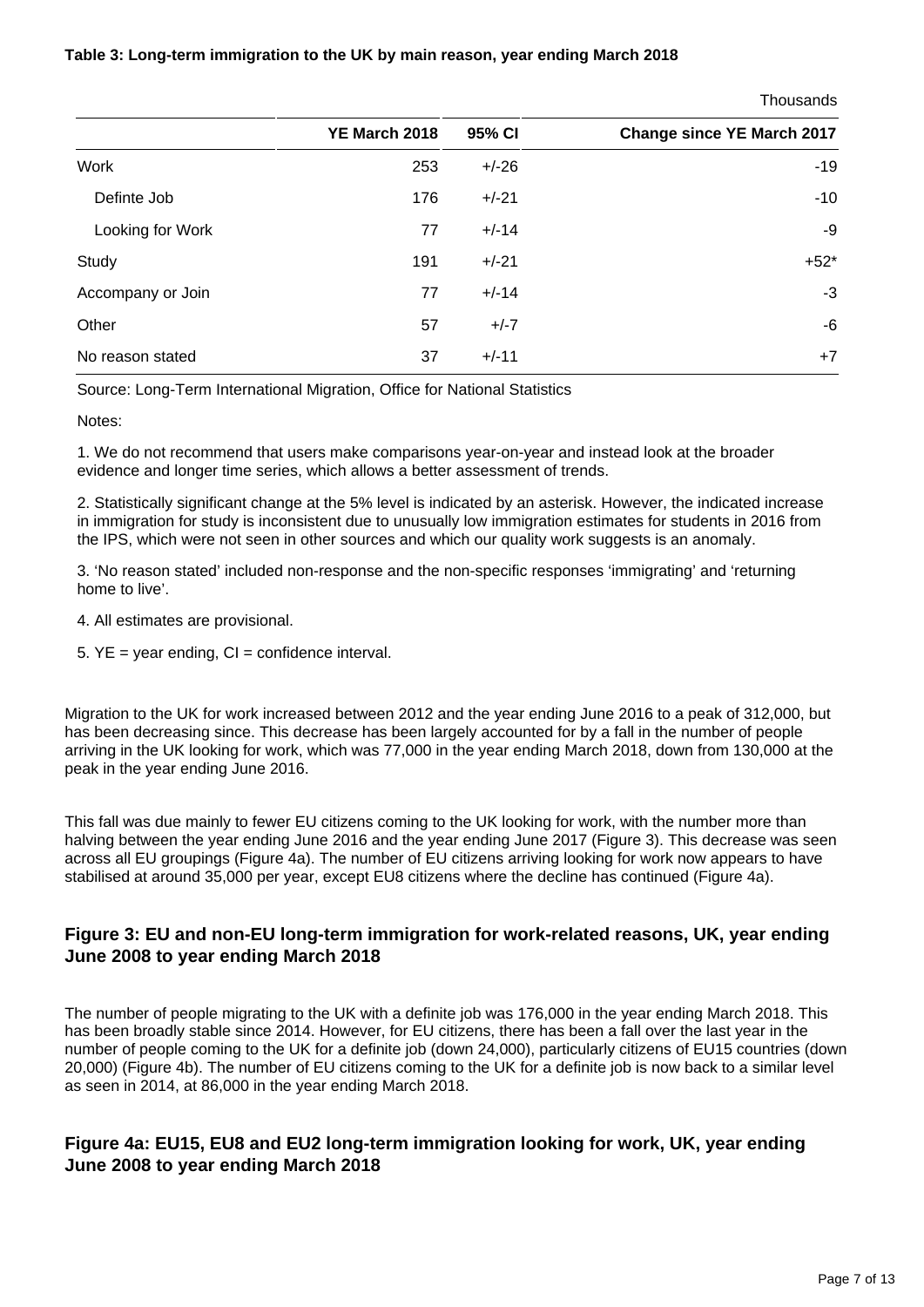#### **Figure 4b: EU15, EU8 and EU2 long-term immigration for a definite job, UK, year ending June 2008 to year ending March 2018**

As EU citizens require a National Insurance number (NINo) to work in the UK, NINo registration data can be used to provide another view of work-related immigration. NINo data include both long and short-term migrants so [the](https://www.ons.gov.uk/peoplepopulationandcommunity/populationandmigration/internationalmigration/articles/noteonthedifferencebetweennationalinsurancenumberregistrationsandtheestimateoflongterminternationalmigration/2016)  [numbers aren't directly comparable,](https://www.ons.gov.uk/peoplepopulationandcommunity/populationandmigration/internationalmigration/articles/noteonthedifferencebetweennationalinsurancenumberregistrationsandtheestimateoflongterminternationalmigration/2016) but they can provide useful insights into general trends. The NINo data have shown a similar trend to the International Passenger Survey (IPS) data, with a decrease since the year ending December 2016 in the number of NINo registrations to EU citizens (Figure 5). We will continue to monitor this trend across both data sources.

#### **Figure 5: EU work-related long-term immigration trends by data source, UK, year ending June 2008 to year ending March 2018**

For non-EU citizens, IPS estimates of immigration for work can be compared with NINo registration data and Home Office data on work visas. Differences between Office for National Statistics (ONS), Home Office and NINo data are described in [Comparing sources of international migration statistics](https://www.ons.gov.uk/peoplepopulationandcommunity/populationandmigration/internationalmigration/articles/comparingsourcesofinternationalmigrationstatistics/december2016). Figure 6 shows only work visas issued for 12 months or more rather than all work visas, to more closely align with the IPS estimates (this adjustment is not possible for NINo data). All three sources show that immigration of non-EU citizens for work has remained broadly stable since 2015.

#### **Figure 6: Non-EU work-related long-term immigration trends by data source, UK, year ending June 2008 to year ending March 2018**

Although non-EU immigration for work has remained fairly stable, there has been an increase in the immigration of Asian, particularly South Asian, citizens over the last year for work-related reasons. In the year ending March 2018, the IPS estimates suggest that 45,000 Asian citizens came to the UK for work-related reasons, up from 30,000 in the year ending March 2017. Over the same period, the number of South Asian citizens coming for work-related reasons increased from 16,000 to 29,000. Increases can also be seen in the Home Office data on the number of long-term work visas granted to Asian and South Asian citizens, with increases of 8,000 and 7,000 respectively between the year ending March 2017 and the year ending March 2018.

### **Fall in the number of EU nationals in employment in the UK**

ONS also produces estimates of the labour market activity of the resident population in the UK by nationality and [country of birth.](https://www.ons.gov.uk/employmentandlabourmarket/peopleinwork/employmentandemployeetypes/articles/ukandnonukpeopleinthelabourmarket/latest) Whilst this can be used to provide a useful comparison of the number of migrants working in the UK, [it is not a measure of how many migrate to work](https://www.ons.gov.uk/peoplepopulationandcommunity/populationandmigration/internationalmigration/articles/comparingsourcesofinternationalmigrationstatistics/december2016). The best measure of total migration flows into and out of the UK is the IPS Long-Term International Migration (LTIM) estimates.

The labour market statistics are from the Labour Force Survey up to the latest period, that is, April to June 2018. The latest estimates show that: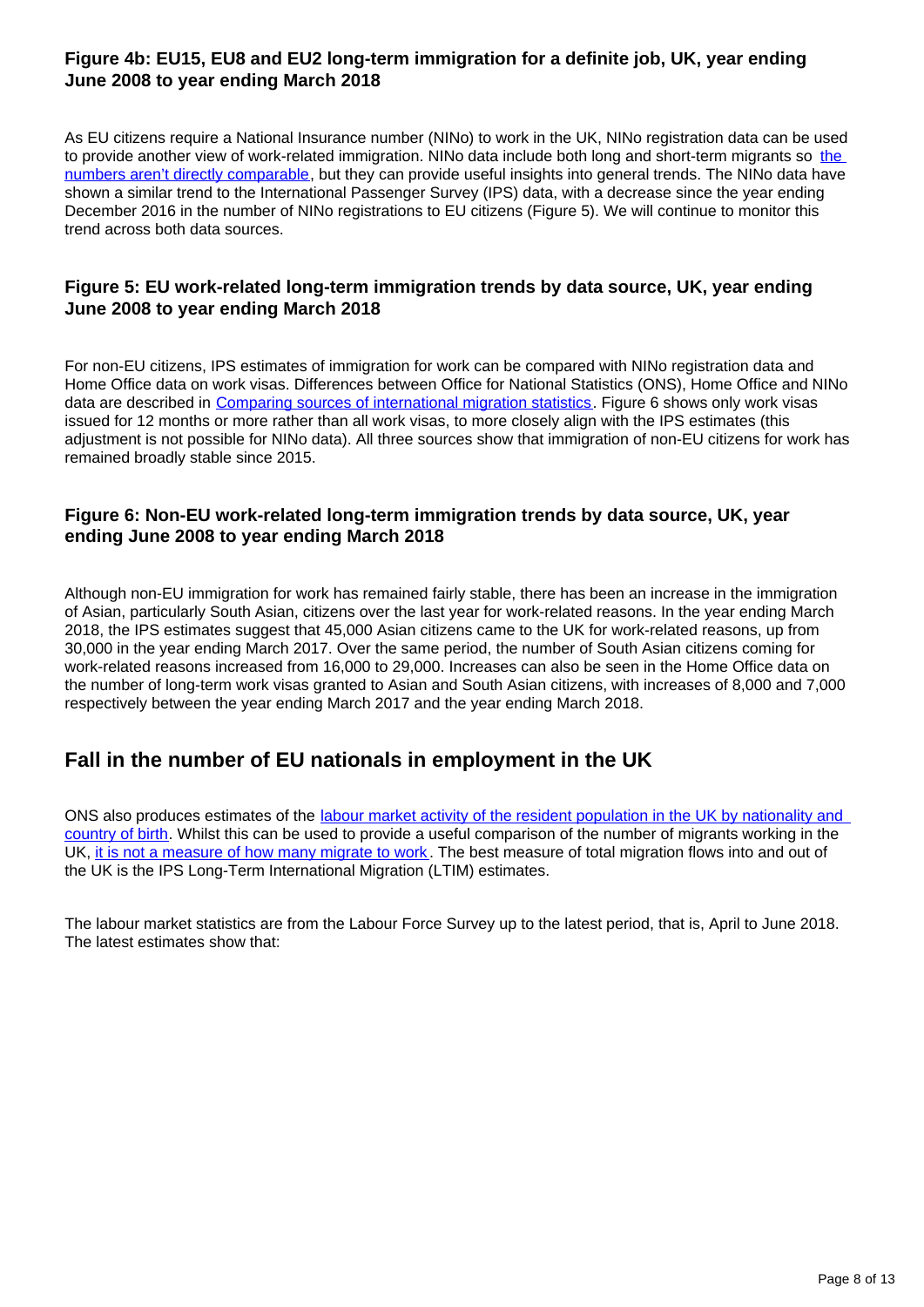- there were 2.28 million EU nationals working in the UK, 86,000 fewer than a year earlier; this is the largest annual fall since comparable records began in 1997
- there were 0.88 million EU8 nationals working in the UK, 117,000 fewer than a year earlier; this is also the largest annual fall since comparable records began in 1997
- there were 0.39 million EU2 nationals working in the UK, 54,000 more than a year earlier
- there were 1.00 million EU15 nationals working in the UK, 23,000 fewer than a year earlier
- there were 1.27 million non-EU nationals working in the UK, 74,000 more than a year earlier
- the employment rate (the proportion of people aged from 16 to 64 years who were in work) was 83.1% for EU nationals, higher than that for UK nationals (75.5%) and non-EU nationals (62.9%)

### **Further details of work-related data**

More detailed estimates over time by main reason for migration can be found for Long-Term International Migration (LTIM) in Table 2 and by citizenship and main reason for IPS in Table 3 in the [accompanying datasets](https://www.ons.gov.uk/peoplepopulationandcommunity/populationandmigration/internationalmigration/datasets/migrationstatisticsquarterlyreportprovisionallongterminternationalmigrationltimestimates).

The [Home Office Immigration Statistics release](https://www.gov.uk/government/statistics/immigration-statistics-year-ending-june-2018) includes both short-term and long-term visas (including dependants) for non-EU nationals and is available for year ending June 2018. The release includes more detailed statistics by visa category, citizenship and industry sector.

[National Insurance number allocations to adult overseas nationals](https://www.gov.uk/government/collections/national-insurance-number-allocations-to-adult-overseas-nationals-entering-the-uk) includes both short-term and long-term visas and are available for year ending June 2018. The summary tables provide more detail by nationality and location of registrations in the UK. Further information including detail on data sources, uses and limitations of the series is provided in the [background information.](https://www.gov.uk/government/statistics/nino-allocations-to-adult-overseas-nationals-entering-the-uk-background-information)

Differences between the data sources are described in [Comparing sources of international migration statistics](https://www.ons.gov.uk/peoplepopulationandcommunity/populationandmigration/internationalmigration/articles/comparingsourcesofinternationalmigrationstatistics/december2016).

## <span id="page-8-0"></span>**7 . Trends in non-EU immigration for study**

As reported in the [July 2018 migration statistics quarterly report,](https://www.ons.gov.uk/peoplepopulationandcommunity/populationandmigration/internationalmigration/bulletins/migrationstatisticsquarterlyreport/july2018revisedfrommaycoveringtheperiodtodecember2017) Home Office visa and Higher Education Statistics Agency (HESA) data show that non-EU long-term student immigration has remained broadly stable since 2013. In contrast, the International Passenger Survey (IPS) non-EU student immigration estimate decreased in the year ending September 2016. In the year ending September 2017, this estimate increased back to levels seen in early 2015 (Figure 7). Our quality work suggests that the dip seen in the IPS was an anomaly [caused by sampling variability](https://www.ons.gov.uk/peoplepopulationandcommunity/populationandmigration/internationalmigration/articles/reportonthecomplexityandqualityofinternationalmigrationstatistics/july2018). Therefore, our best assessment, using all available data sources, is that immigration of non-EU citizens for study has remained relatively stable over the past few years.

Due to the anomaly in the IPS data, we have produced an illustrative revised trend for the IPS non-EU student immigration estimate. For the year ending September 2016 estimates onwards, we have taken the year-on-year percentage change of Home Office visa data and applied this rate of change to the IPS estimates. The illustrative revised trend shows a relatively stable pattern over this time period for IPS non-EU student immigration and brings the IPS estimate back to a similar level as reported from the year ending September 2017 onwards (Figure 7).

#### **Figure 7: Non-EU long-term student immigration trends by data source, UK, year ending June 2008 to year ending March 2018**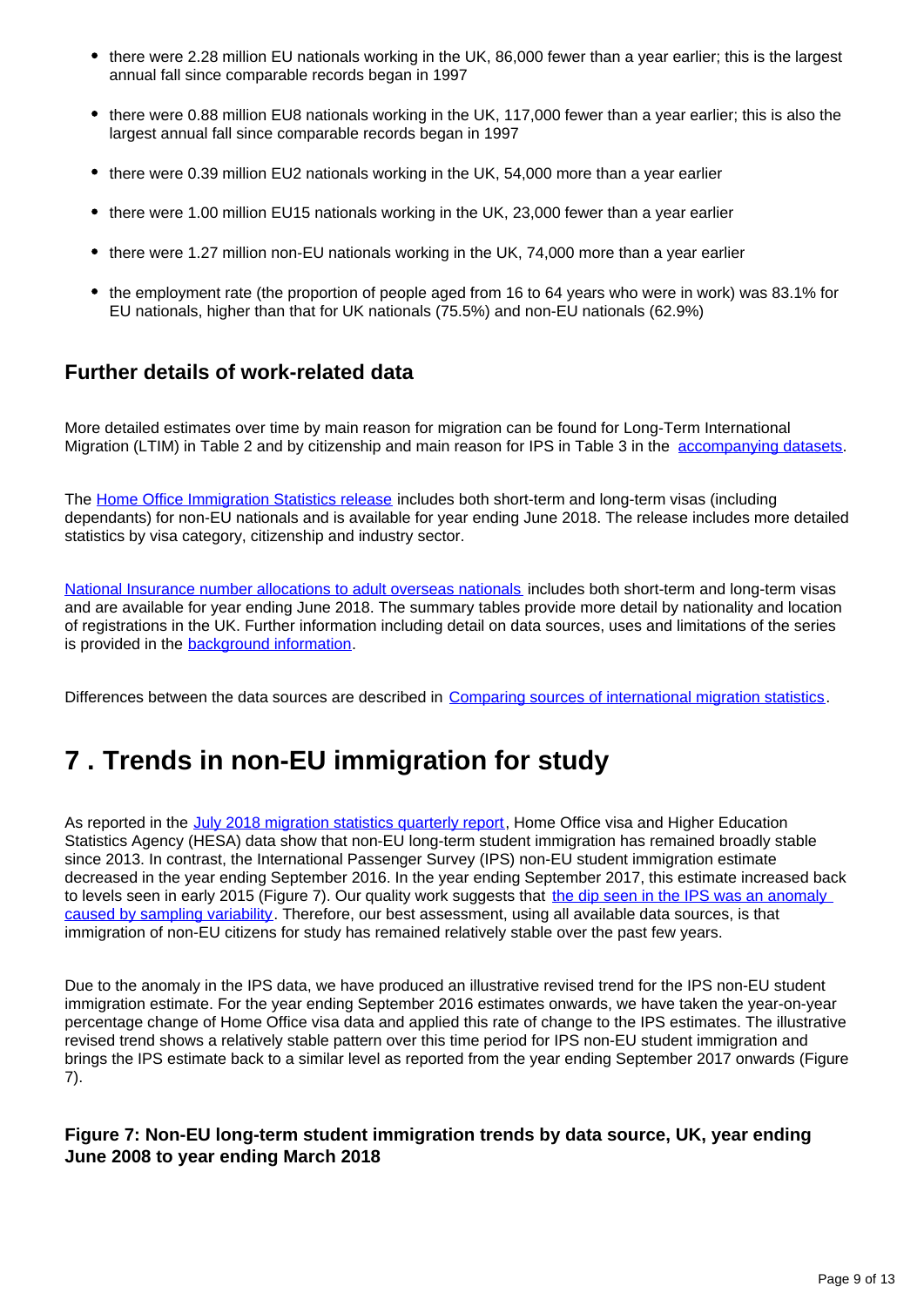Published Home Office visa figures for students include both long- and short-term immigrants and are available for [year ending June 2018](https://www.gov.uk/government/statistics/immigration-statistics-year-ending-june-2018). The latest [research on understanding international student migration](https://www.ons.gov.uk/peoplepopulationandcommunity/populationandmigration/internationalmigration/articles/whatshappeningwithinternationalstudentmigration/2017-08-24) was published in August 2017. Differences between ONS and Home Office data are explained further in Comparing sources of [international migration statistics.](https://www.ons.gov.uk/peoplepopulationandcommunity/populationandmigration/internationalmigration/articles/comparingsourcesofinternationalmigrationstatistics/december2016)

### <span id="page-9-0"></span>**8 . How many people are granted asylum or protection in the UK?**

In the year ending June 2018, the UK issued 14,308 grants of asylum, alternative forms of protection and resettlement, down 12% compared with 16,215 in the previous year. The latest year's figure comprised:

- 6,568 grants of asylum to main applicants and dependants (1,618 lower than the previous year, or down 20%)
- 2,038 grants of alternative forms of protection to main applicants and their dependants (870 higher than the previous year, or up 74%)
- 5,702 people provided with protection under various resettlement schemes (1,159 lower than the previous year, or down 17%)

Additionally, 6,051 Family Reunion Visas were issued to partners and children of those granted asylum or humanitarian protection in the UK, an 11% increase since last year.

### <span id="page-9-1"></span>**9 . Building our understanding of the migration evidence**

As Office for National Statistics (ONS) set out in September 2017, [the context for our work is changing](https://blog.ons.gov.uk/2017/09/22/ons-forum-new-era-for-migration-statistics/). Our role as independent government statisticians is to meet the demand from users of the statistics – in this case, a clear understanding of the latest trends in international migration and improving the evidence base to provide more information on the impact migrants have while they are in the UK. That includes the sectors in which they work, the communities they live in and the impact they have on public services. This programme of work therefore forms one piece of a larger Government Statistical Service (GSS) transformation plan to meet these needs and begin to put administrative data at the core of evidence on migration.

What has come through strongly from our recent analysis of Home Office administrative data, in collaboration [with Home Office experts,](https://www.ons.gov.uk/peoplepopulationandcommunity/populationandmigration/internationalmigration/articles/reportonthecomplexityandqualityofinternationalmigrationstatistics/july2018) is that people's lives are complex and no single source of data can fully reflect this complexity. We therefore need to put urgent attention into understanding how the complexity of people's lives can be better reflected within our migration statistics. This concept of people frequently arriving and departing is often referred to as circular migration. We will be working with users of migration statistics to understand more fully what their requirements are and with our GSS colleagues to develop how we can best measure this and communicate it.

This is not easy – there will be many different views as to what should count for people who are in this category based on their contribution to the economy, impact on services and other factors; ONS will ensure we take time to understand all these issues.

The [next stage in our transformation](https://www.ons.gov.uk/peoplepopulationandcommunity/populationandmigration/internationalmigration/articles/migrationstatisticstransformationupdate/2018-05-24) programme is to consult with users later this year about how we can design a system of migration statistics with users at the heart of them. This will also look at circular migration and how best to measure it.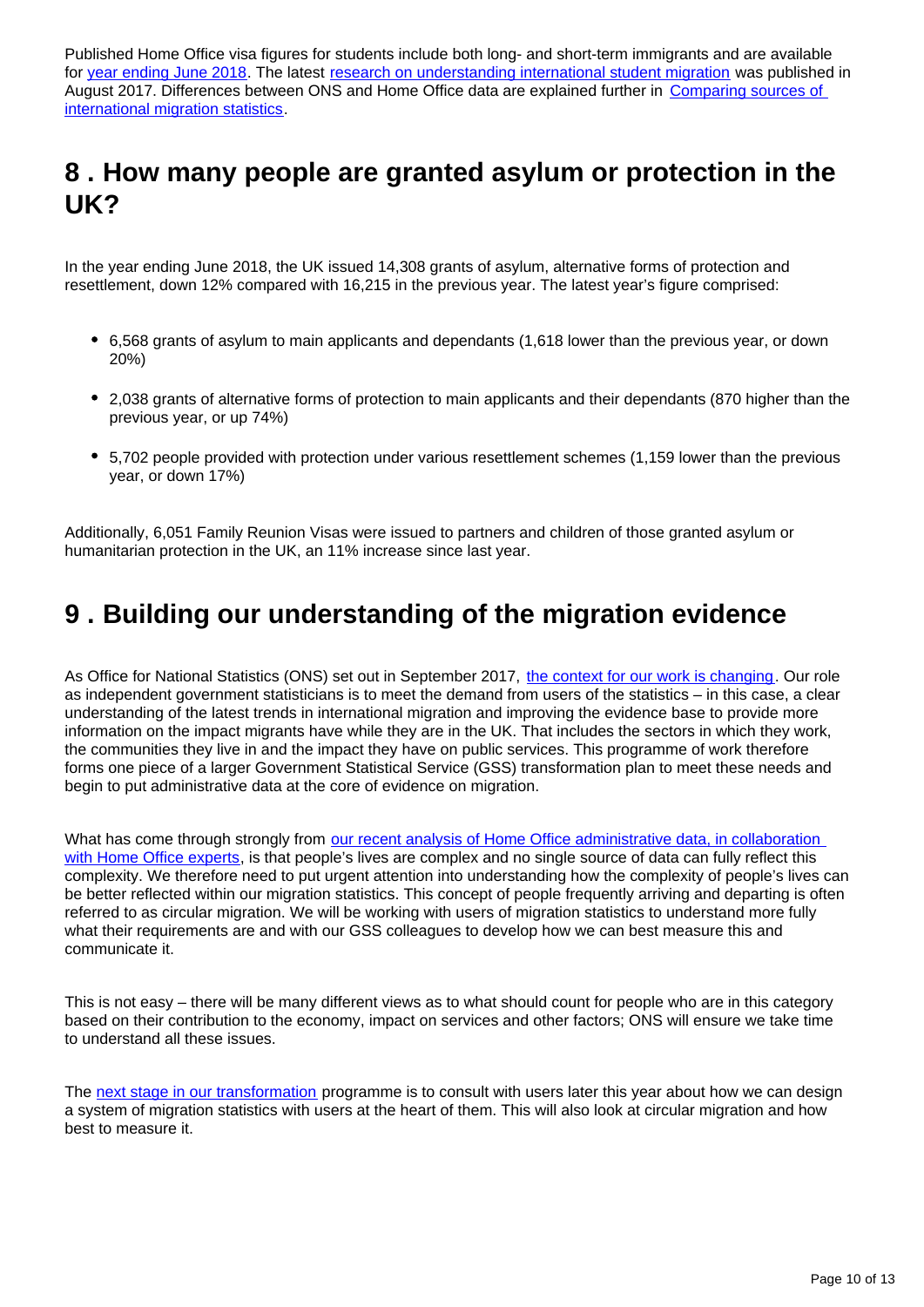In autumn 2018, ONS also plan to publish our findings from the feasibility research on using linked administrative data to provide international migration flows. This will bring together work on EU and non-EU nationals from a number of different administrative sources to explore the feasibility of different approaches to putting administrative data at the core of migration statistics. This work is part of the wider transformation to move towards an admin-based population statistics system to replace the census from 2021.

The annual [Migration Statistics User Forum](http://www.statsusernet.org.uk/communities/community-home?CommunityKey=33d7060a-850a-4038-a1a6-65d227530dc5) will meet on 19 October 2018 and will provide an opportunity to engage further with users on some of these plans and new developments.

As we continue to improve our understanding of administrative data, our future reporting will aim to integrate evidence from further sources, where appropriate.

## <span id="page-10-0"></span>**10 . Links to related statistics**

This publication is one of a suite of migration-related statistics and analysis, which together give a more comprehensive view on migration to and from the UK.

Alongside this release are [accompanying datasets](https://www.ons.gov.uk/peoplepopulationandcommunity/populationandmigration/internationalmigration/datasets/migrationstatisticsquarterlyreportprovisionallongterminternationalmigrationltimestimates) relating to Long-Term International Migration and International Passenger Survey only estimates, and a **[blog](https://blog.ons.gov.uk/2018/08/23/migration-remains-stable-but-fewer-EU-citizens-arrive-for-definite-jobs/)** providing an overview of today's (23 August 2018) international migration statistics release.

Today Office for National Statistics (ONS) has also released:

- [UK migration indicators by local area: 2017](https://www.ons.gov.uk/peoplepopulationandcommunity/populationandmigration/migrationwithintheuk/datasets/localareamigrationindicatorsunitedkingdom)
- [Migrant labour force within the construction industry](https://www.ons.gov.uk/peoplepopulationandcommunity/populationandmigration/internationalmigration/articles/migrantlabourforcewithintheconstructionindustry/august2018)
- [Births by parents' country of birth](https://www.ons.gov.uk/peoplepopulationandcommunity/birthsdeathsandmarriages/livebirths/bulletins/parentscountryofbirthenglandandwales/2017)

Across the Government Statistical Service, the following outputs were also released today:

- Home Office *Immigration statistics, year ending June 2018* and accompanying statistical tables
- Home Office [Third report on statistics being collected under the exit checks programme](https://www.gov.uk/government/statistics/third-report-on-statistics-being-collected-under-the-exit-checks-programme)
- Department for Work and Pensions National Insurance number allocations to adult overseas nationals to [June 2018](https://www.gov.uk/government/collections/national-insurance-number-allocations-to-adult-overseas-nationals-entering-the-uk) and [data on non-UK nationals claiming DWP working age benefits](https://www.gov.uk/government/collections/national-insurance-number-allocations-to-adult-overseas-nationals-entering-the-uk) ; developments have been made to extend the scope of benefit statistics to include all DWP benefits and key benefit combinations.
- HMRC Income Tax, National Insurance Contributions, Tax Credits and Child Benefit Statistics for EEA [Nationals: 2015 to 2016](https://www.gov.uk/government/statistics/announcements/income-tax-nics-tax-credits-and-child-benefit-statistics-for-eea-nationals-2015-to-2016)

On 16 July 2018, we released:

• [Report on international migration data sources: July 2018](https://www.ons.gov.uk/peoplepopulationandcommunity/populationandmigration/internationalmigration/articles/reportonthecomplexityandqualityofinternationalmigrationstatistics/july2018)

Other [Home Office publications relating to migration trends](https://www.gov.uk/government/collections/migration-research-and-analysis) and a [summary of changes over recent years](https://www.gov.uk/government/publications/developments-in-migration-statistics-since-2010) can be found on the Home Office analysis page on GOV.UK.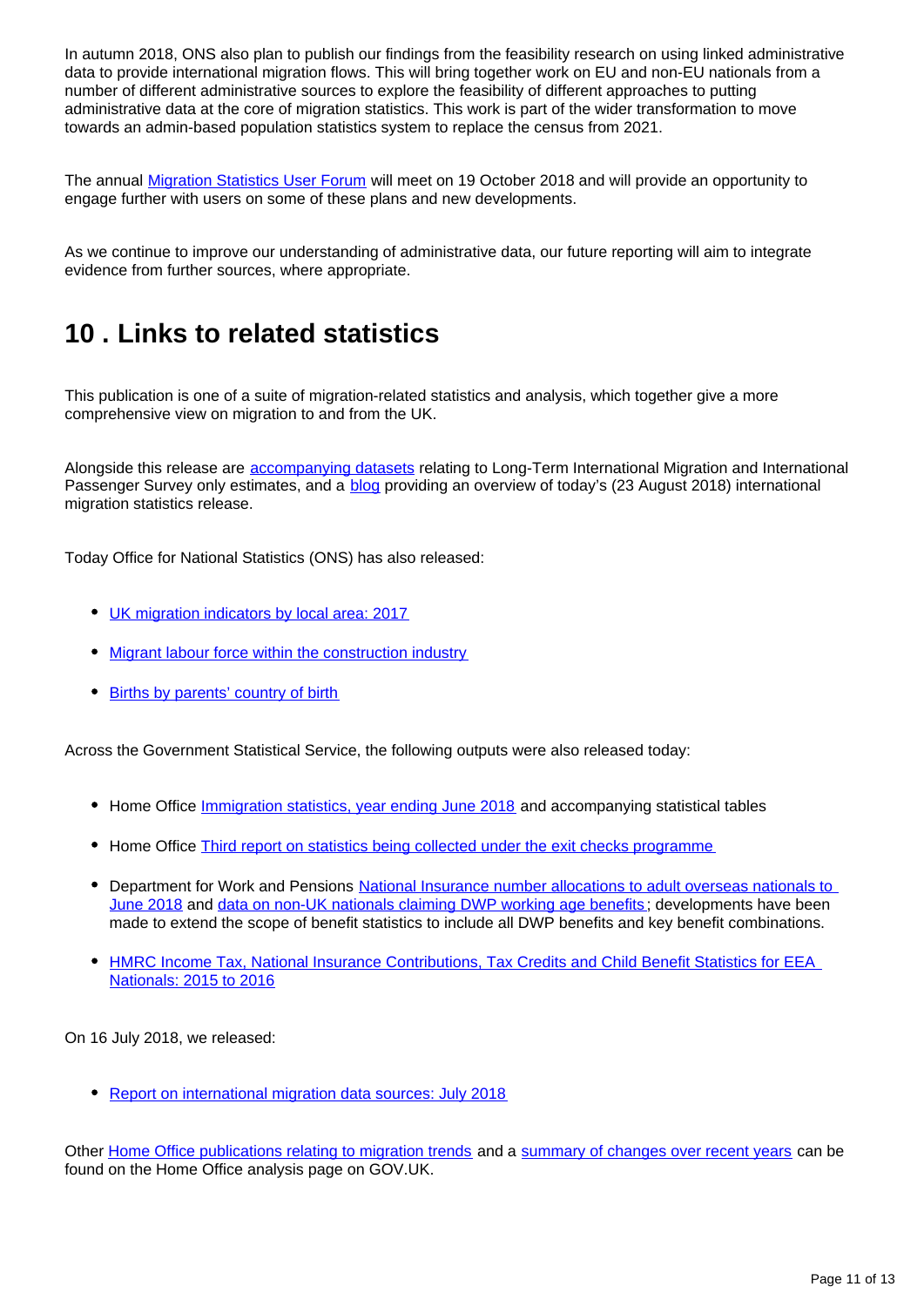If you are new to migration statistics, you might find it helpful to read the International migration statistics first time [user guide](https://www.ons.gov.uk/peoplepopulationandcommunity/populationandmigration/internationalmigration/methodologies/migrationstatisticsfirsttimeuserguideglossaryandlistofproducts).

If you would like to subscribe to our newsletter, please send an email to pop.info@ons.gov.uk with the subject title "Subscribe to ONS Population Statistics Newsletter", or you can also follow our Director of Migration Statistics [@JayLindop\\_ONS](https://twitter.com/JayLindop_ONS) on Twitter for the latest population statistics news and updates and to join in the conversation.

## <span id="page-11-0"></span>**11 . Quality and methodology**

The [Long-Term International Migration Quality and Methodology Information report](https://www.ons.gov.uk/peoplepopulationandcommunity/populationandmigration/populationestimates/methodologies/longterminternationalmigrationqmi) contains important information on:

- the strengths and limitations of the data and how it compares with related data
- uses and users of the data
- how the output was created
- the quality of the output including the accuracy of the data

For more detailed information on our migration statistics methodology please see [International migration](https://www.ons.gov.uk/peoplepopulationandcommunity/populationandmigration/internationalmigration/methodologies/internationalmigrationmethodology)  [methodology.](https://www.ons.gov.uk/peoplepopulationandcommunity/populationandmigration/internationalmigration/methodologies/internationalmigrationmethodology)

#### **IPS assurance review**

On 16 July 2018 we published the International Passenger Survey (IPS) data assurance review in Part 2 of the [Report on international migration data sources: July 2018](https://www.ons.gov.uk/peoplepopulationandcommunity/populationandmigration/internationalmigration/articles/reportonthecomplexityandqualityofinternationalmigrationstatistics/july2018).

### **Assessing long-term study trends using available administrative data sources**

IPS estimates for the year ending September 2016 saw a decrease in the number of non-EU citizens arriving to study. For the year ending September 2017, this estimate increased back to levels seen in early 2015.

For non-EU students, we can compare the IPS trends to Home Office student visa data and Higher Education Statistics Agency (HESA) first year student enrolment data for 12 months or more. None of these data sources will exactly align because of definitional and coverage differences but they provide a broad picture of the patterns. Home Office visa and HESA data show that non-EU long-term student immigration has remained stable since 2013.

In carrying out the IPS assurance review we highlighted that the IPS is more susceptible to sampling variability for students as most students arrive at the start of the academic year creating a cluster effect. Depending on the shifts selected for the IPS sample, it may or may not include clusters of students and so the variability in the subsequent estimates may be increased. This results in the fluctuating trend of long-term IPS non-EU student immigration. As such, we encourage users to look at the broader evidence and longer time series when using these data and our best assessment is that non-EU long-term student immigration has remained relatively stable over the past few years.